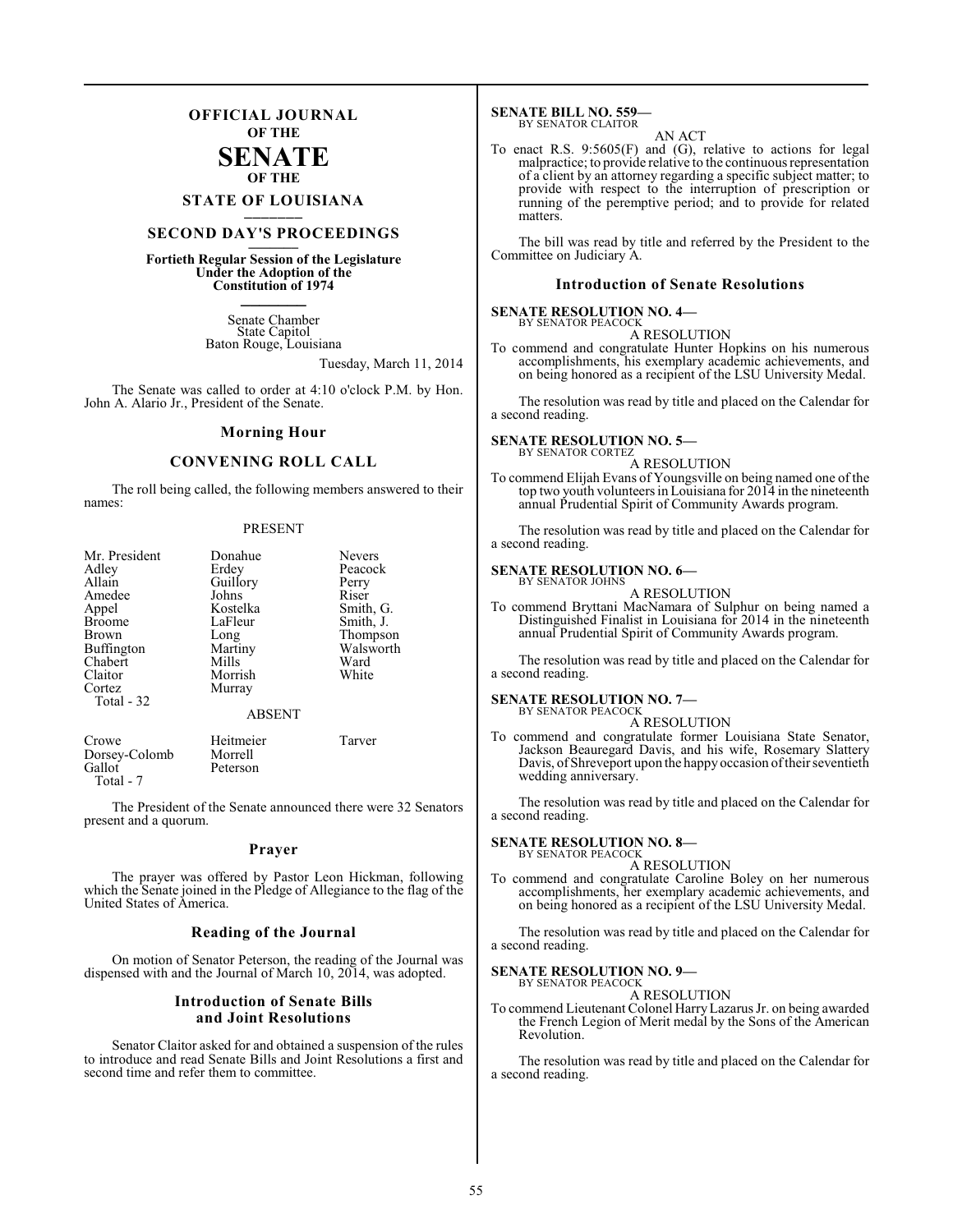### March 11, 2014

### **SENATE RESOLUTION NO. 10—**

BY SENATOR LONG A RESOLUTION

To commend and congratulate Earl J. "Mickey" Durand upon his election and installation as the Most Worshipful Grand Master of Masons of the Grand Lodge of Louisiana, Free and Accepted Masons for 2014-2015.

The resolution was read by title and placed on the Calendar for a second reading.

### **SENATE RESOLUTION NO. 11—** BY SENATOR PETERSON

A RESOLUTION

To recognize Thursday, March 13, 2014, as the thirtieth Annual Red and White Day at the Louisiana Legislature.

The resolution was read by title and placed on the Calendar for a second reading.

### **Introduction of Senate Concurrent Resolutions**

### **SENATE CONCURRENT RESOLUTION NO. 15—** BY SENATOR BROOME

A CONCURRENT RESOLUTION

To express the sincere and heartfelt condolences ofthe Legislature of Louisiana upon the passing of former mayor of Baker and former Louisiana State Senator, Michael A. Cross, and to celebrate his life of public service, his humanity, and his many contributions made on behalf of the citizens of Senate District 13, of the city of Baker, and of the state of Louisiana.

The resolution was read by title and placed on the Calendar for a second reading.

### **SENATE CONCURRENT RESOLUTION NO. 16—** BY SENATOR MORRELL

A CONCURRENT RESOLUTION

To create and provide for the Joint Capital Punishment Fiscal Impact Commission to study the fiscal costs of the death penalty in Louisiana and to recommend any action or legislation that the commission deems necessary or appropriate.

The resolution was read by title and placed on the Calendar for a second reading.

### **SENATE CONCURRENT RESOLUTION NO. 17—**

BY SENATOR ADLEY A CONCURRENT RESOLUTION

To direct the Department of Transportation and Development to construct toll booths at all entrances and exits on state highways to casinos operated on Indian lands in the state.

The resolution was read by title and placed on the Calendar for a second reading.

### **SENATE CONCURRENT RESOLUTION NO. 18—**

BY SENATOR GUILLORY

A CONCURRENT RESOLUTION

To commend Shane Hanchey of Sulphur on becoming the Tie-Down Roping World Champion at the 2013 Wrangler National Finals Rodeo.

The resolution was read by title and placed on the Calendar for a second reading.

## **Page 2 SENATE 2nd DAY'S PROCEEDINGS**

### **Senate Bills and Joint Resolutions on Second Reading to be Referred**

### **SENATE BILL NO. 77—** BY SENATOR NEVERS

A JOINT RESOLUTION

Proposing to add Article I, Section 28 of the Constitution of Louisiana, relative to health insurance; to require the state provide the opportunity for certain residents to receive health insurance; and to specify an election for submission of the proposition to electors and provide a ballot proposition.

On motion of Senator Nevers, the bill was read by title and returned to the Calendar, subject to call.

### **Senate Concurrent Resolutions on Second Reading**

#### **SENATE CONCURRENT RESOLUTION NO. 4—** BY SENATOR RISER A CONCURRENT RESOLUTION

To designate March 2014 as "Breast Cancer Awareness Month" in Louisiana

The concurrent resolution was read by title. Senator Riser moved to adopt the Senate Concurrent Resolution.

### **ROLL CALL**

The roll was called with the following result: YEAS

Martiny<br>Mills

Morrish

Mr. President Crowe Peacock<br>Adley Donahue Perry Adley **Donahue** Perry<br>Allain Dorsey-Colomb Peterson Amedee Erdey<br>
Appel Guillory Appel Guillory Smith, G.<br>Broome Johns Smith, J. Broome Johns Smith, J.<br>Brown LaFleur Thompso Buffington Long Ward<br>
Chabert Martiny White Claitor<br>Cortez Total - 31

Total - 0

Kostelka Total - 8 Dorsey-Colomb Peters<br>Erdey Riser LaFleur Thompson<br>Long Ward

NAYS

ABSENT

Gallot Morrell Tarver Murray Walsworth<br>Nevers

The Chair declared the Senate adopted the Senate Concurrent Resolution and ordered it sent to the House.

### **SENATE CONCURRENT RESOLUTION NO. 7—**

BY SENATOR LAFLEUR AND REPRESENTATIVE HILL A CONCURRENT RESOLUTION

To commend the Kinder High School Yellow Jackets on winning the Class 2A state football championship.

The concurrent resolution was read by title. Senator Cortez moved to adopt the Senate Concurrent Resolution.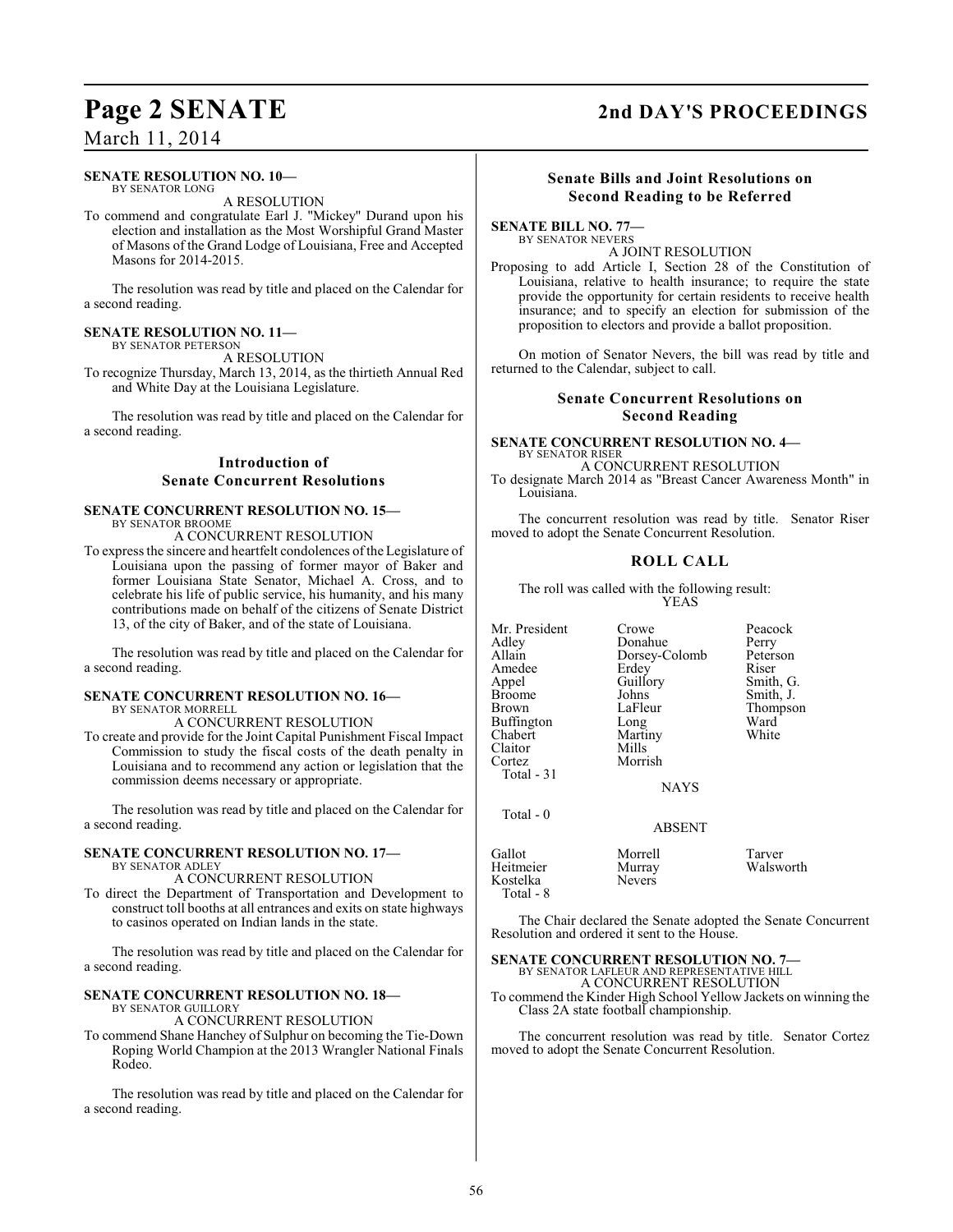### **2nd DAY'S PROCEEDINGS Page 3 SENATE**

### **ROLL CALL**

The roll was called with the following result:

### YEAS

| Mr. President<br>Adley<br>Allain<br>Amedee<br>Appel<br><b>Broome</b><br><b>Brown</b><br><b>Buffington</b><br>Chabert<br>Claitor<br>Cortez<br>Total - 32 | Crowe<br>Donahue<br>Dorsey-Colomb<br>Erdey<br>Guillory<br>Johns<br>LaFleur<br>Long<br>Mills<br>Morrish<br>Murray<br><b>NAYS</b> | Peacock<br>Perry<br>Peterson<br>Riser<br>Smith, G.<br>Smith, J.<br>Thompson<br>Walsworth<br>Ward<br>White |
|---------------------------------------------------------------------------------------------------------------------------------------------------------|---------------------------------------------------------------------------------------------------------------------------------|-----------------------------------------------------------------------------------------------------------|
| Total $-0$                                                                                                                                              | <b>ABSENT</b>                                                                                                                   |                                                                                                           |
| --                                                                                                                                                      |                                                                                                                                 |                                                                                                           |

| Gallot<br>Heitmeier<br>Kostelka | Martiny<br>Morrell<br><b>Nevers</b> | Tarver |
|---------------------------------|-------------------------------------|--------|
| Total - 7                       |                                     |        |

The Chair declared the Senate adopted the Senate Concurrent Resolution and ordered it sent to the House.

### **SENATE CONCURRENT RESOLUTION NO. 8—**

BY SENATOR CLAITOR A CONCURRENT RESOLUTION

To urge and request that the citizens of Louisiana recognize the lifesaving benefits ofroutine colorectal screening examinations and schedule such examinations as deemed appropriate by their physicians.

On motion of Senator Claitor the resolution was read by title and returned to the Calendar, subject to call.

### **SENATE CONCURRENT RESOLUTION NO. 9—** BY SENATOR CLAITOR

A CONCURRENT RESOLUTION

To commend Claney Duplechin, the boys varsity cross country coach at Episcopal High School in Baton Rouge, on being selected as a 2013 National Coach of the Year by the National Federation of State High School Associations.

On motion of Senator Claitor the resolution was read by title and returned to the Calendar, subject to call.

### **SENATE CONCURRENT RESOLUTION NO. 10—**

BY SENATORS JOHNS AND MORRISH AND REPRESENTATIVES DANAHAY, FRANKLIN, GEYMANN AND KLECKLEY A CONCURRENT RESOLUTION

To express the sincere condolences of the Legislature of Louisiana upon the death of James Leo McGough Sr. of Lake Charles, Louisiana.

The concurrent resolution was read by title. Senator Johns moved to adopt the Senate Concurrent Resolution.

### **ROLL CALL**

The roll was called with the following result:

### YEAS

| Mr. President | Donahue       | Peacock   |
|---------------|---------------|-----------|
| Adley         | Dorsey-Colomb | Perry     |
| Allain        | Erdey         | Peterson  |
| Amedee        | Guillory      | Riser     |
| Appel         | Johns         | Smith, G. |

# March 11, 2014

| Broome<br>Brown<br>Buffington<br>Chabert<br>Claitor<br>Cortez<br>Crowe<br>Total - 34 | Long<br>Martiny<br>Mills<br>Morrell<br>Morrish<br>Murray<br><b>Nevers</b> | Smith, J.<br>Thompson<br>Walsworth<br>Ward<br>White |
|--------------------------------------------------------------------------------------|---------------------------------------------------------------------------|-----------------------------------------------------|
|                                                                                      | <b>NAYS</b>                                                               |                                                     |
| Total - 0                                                                            | <b>ABSENT</b>                                                             |                                                     |
| Gallot<br>Heitmeier<br>Total - 5                                                     | Kostelka<br>LaFleur                                                       | Tarver                                              |

The Chair declared the Senate adopted the Senate Concurrent Resolution and ordered it sent to the House.

### **SENATE CONCURRENT RESOLUTION NO. 11—**

BY SENATOR CROWE A CONCURRENT RESOLUTION To express the condolences of the Legislature of Louisiana upon the death of Viola Cocran and to commend posthumously her volunteer efforts at Slidell Memorial Hospital, which earned her designation in the Guinness Book of World Records.

The concurrent resolution was read by title. Senator Crowe moved to adopt the Senate Concurrent Resolution.

### **ROLL CALL**

The roll was called with the following result:

### YEAS

| Mr. President | Donahue       | <b>Nevers</b> |
|---------------|---------------|---------------|
| Adlev         | Dorsey-Colomb | Peacock       |
| Allain        | Erdey         | Perry         |
| Amedee        | Guillory      | Peterson      |
| Appel         | Johns         | Riser         |
| Broome        | LaFleur       | Smith, G.     |
| Brown         | Long          | Smith, J.     |
| Buffington    | Martiny       | Thompson      |
| Chabert       | Mills         | Walsworth     |
| Claitor       | Morrell       | Ward          |
| Cortez        | Morrish       | White         |
| Crowe         | Murray        |               |
| Total - 35    |               |               |
|               | <b>NAYS</b>   |               |
| Total - 0     |               |               |
|               | ABSENT        |               |

Gallot Kostelka<br>Heitmeier Tarver Heitmeier Total - 4

The Chair declared the Senate adopted the Senate Concurrent Resolution and ordered it sent to the House.

### **SENATE CONCURRENT RESOLUTION NO. 12—** BY SENATOR GALLOT AND REPRESENTATIVE HOFFMANN

A CONCURRENT RESOLUTION To designate March 19, 2014, as "Kick Butts Day 2014" in Louisiana.

The concurrent resolution was read by title. Senator Brown moved to adopt the Senate Concurrent Resolution.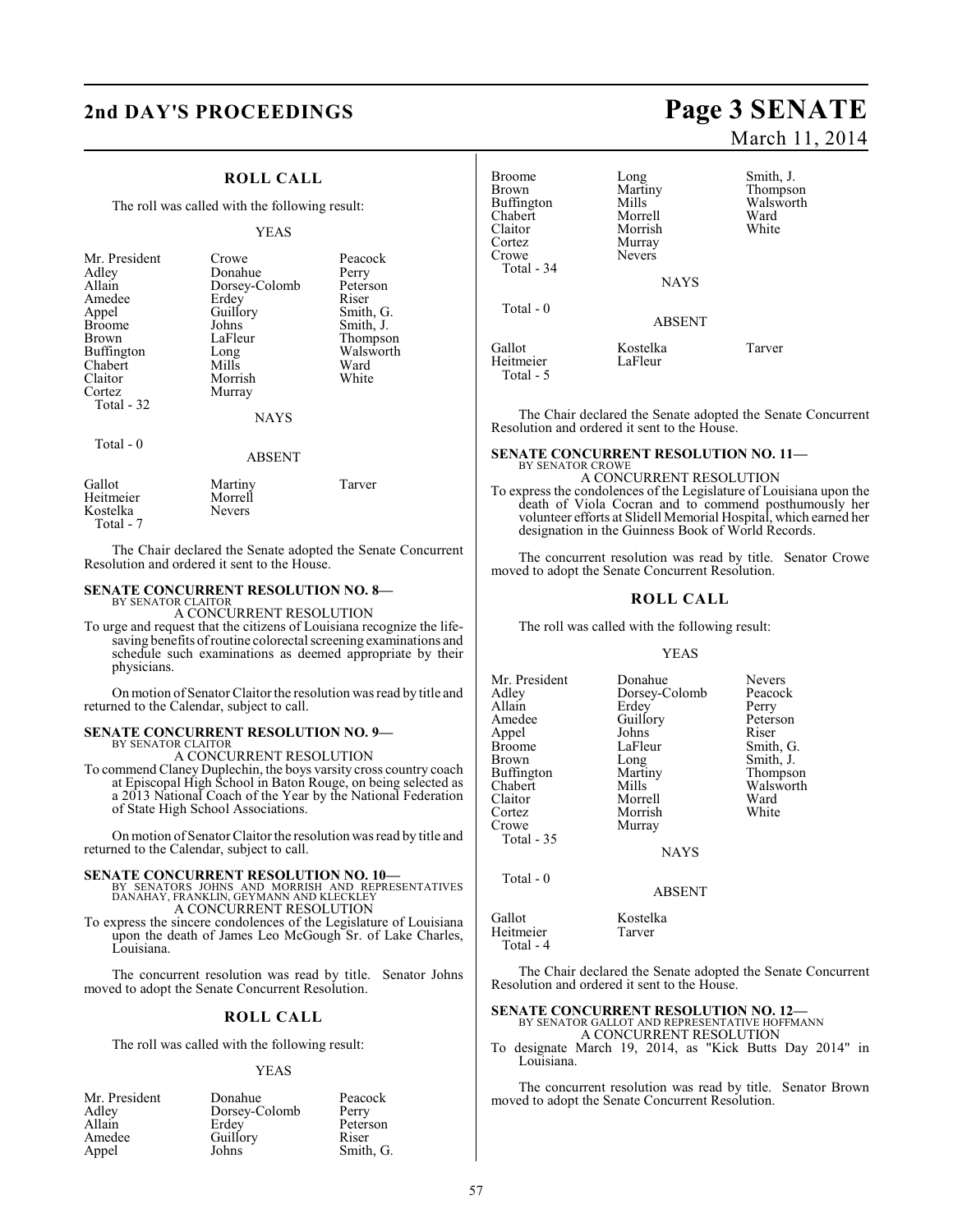### **Page 4 SENATE 2nd DAY'S PROCEEDINGS** March 11, 2014

### **ROLL CALL**

The roll was called with the following result:

### YEAS

| Mr. President<br>Adley<br>Allain<br>Amedee<br>Appel<br><b>Broome</b><br>Brown<br>Buffington<br>Chabert<br>Cortez<br>Crowe<br>Total - 33 | Donahue<br>Dorsey-Colomb<br>Erdey<br>Guillory<br>Johns<br>LaFleur<br>Long<br>Martiny<br>Mills<br>Morrell<br>Morrish | Murray<br>Peacock<br>Perry<br>Peterson<br>Riser<br>Smith, G.<br>Smith, J.<br>Thompson<br>Walsworth<br>Ward<br>White |
|-----------------------------------------------------------------------------------------------------------------------------------------|---------------------------------------------------------------------------------------------------------------------|---------------------------------------------------------------------------------------------------------------------|
|                                                                                                                                         | <b>NAYS</b>                                                                                                         |                                                                                                                     |
| Total $-0$                                                                                                                              | ABSENT                                                                                                              |                                                                                                                     |

| Claitor   | Heitmeier | <b>Nevers</b> |
|-----------|-----------|---------------|
| Gallot    | Kostelka  | Tarver        |
| Total - 6 |           |               |

The Chair declared the Senate adopted the Senate Concurrent Resolution and ordered it sent to the House.

#### **SENATE CONCURRENT RESOLUTION NO. 14—** BY SENATOR MORRELL

A CONCURRENT RESOLUTION

To designate April 16, 2014, as "Purple and Teal Day" at the Louisiana State Capitol and to recognize the efforts of the Louisiana Coalition Against Domestic Violence.

The concurrent resolution was read by title. Senator Morrell moved to adopt the Senate Concurrent Resolution.

### **ROLL CALL**

The roll was called with the following result:

### YEAS

| Mr. President<br>Adley<br>Allain<br>Amedee<br>Appel<br><b>Broome</b><br>Brown<br>Buffington<br>Chabert<br>Claitor<br>Cortez<br>Crowe<br>Total - 34 | Donahue<br>Dorsey-Colomb<br>Erdey<br>Guillory<br>Johns<br>LaFleur<br>Long<br>Martiny<br>Mills<br>Morrell<br>Morrish<br>Murray<br><b>NAYS</b> | Peacock<br>Perry<br>Peterson<br>Riser<br>Smith, G.<br>Smith, J.<br>Thompson<br>Walsworth<br>Ward<br>White |
|----------------------------------------------------------------------------------------------------------------------------------------------------|----------------------------------------------------------------------------------------------------------------------------------------------|-----------------------------------------------------------------------------------------------------------|
| Total $-0$                                                                                                                                         | <b>ABSENT</b>                                                                                                                                |                                                                                                           |
| Gallot<br>Heitmeier<br>Total - 5                                                                                                                   | Kostelka<br>Nevers                                                                                                                           | Tarver                                                                                                    |

The Chair declared the Senate adopted the Senate Concurrent Resolution and ordered it sent to the House.

### **Message from the House**

### **ASKING CONCURRENCE IN HOUSE CONCURRENT RESOLUTIONS**

March 10, 2014

To the Honorable President and Members of the Senate:

I am directed to inform your honorable body that the House of Representatives has finally passed and asks your concurrence in the following House Concurrent Resolutions:

| HCR No. 5  | HCR No. 8         | $HCR$ No. 9       |  |
|------------|-------------------|-------------------|--|
| HCR No. 11 | <b>HCR</b> No. 12 | <b>HCR No. 14</b> |  |
| HCR No. 16 | <b>HCR No. 17</b> |                   |  |

Respectfully submitted, ALFRED W. SPEER Clerk of the House of Representatives

### **House Concurrent Resolutions on First Reading**

### **HOUSE CONCURRENT RESOLUTION NO. 5—** BY REPRESENTATIVE LORUSSO AND SENATOR APPEL A CONCURRENT RESOLUTION

To urge and request the citizens of Louisiana to commemorate the  $225<sup>th</sup>$  anniversary of the inauguration of George Washington as president of the United States.

The resolution was read by title and placed on the Calendar for a second reading.

### **HOUSE CONCURRENT RESOLUTION NO. 8—** BY REPRESENTATIVE PUGH

A CONCURRENT RESOLUTION

To recognize May 8, 2014, as Elmer's Candy Day in the state of Louisiana.

The resolution was read by title and placed on the Calendar for a second reading.

### **HOUSE CONCURRENT RESOLUTION NO. 9—**

BY REPRESENTATIVE ROBIDEAUX A CONCURRENT RESOLUTION

To recognize Thursday, March 13, 2014, as Human Resource Management Day in Louisiana and to commend the members of the Louisiana Society for Human Resource Management.

The resolution was read by title and placed on the Calendar for a second reading.

### **HOUSE CONCURRENT RESOLUTION NO. 11—** BY REPRESENTATIVE SHADOIN AND SENATOR GALLOT A CONCURRENT RESOLUTION

To express the condolences of the Legislature of Louisiana upon the death of Willie Davis, Jr., the former mayor of Farmerville.

The resolution was read by title and placed on the Calendar for a second reading.

**HOUSE CONCURRENT RESOLUTION NO. 12—** BY REPRESENTATIVE SHADOIN AND SENATOR GALLOT A CONCURRENT RESOLUTION

To express the condolences of the Louisiana House of Representatives upon the death of Mike Reed of Ruston, Louisiana.

The resolution was read by title and placed on the Calendar for a second reading.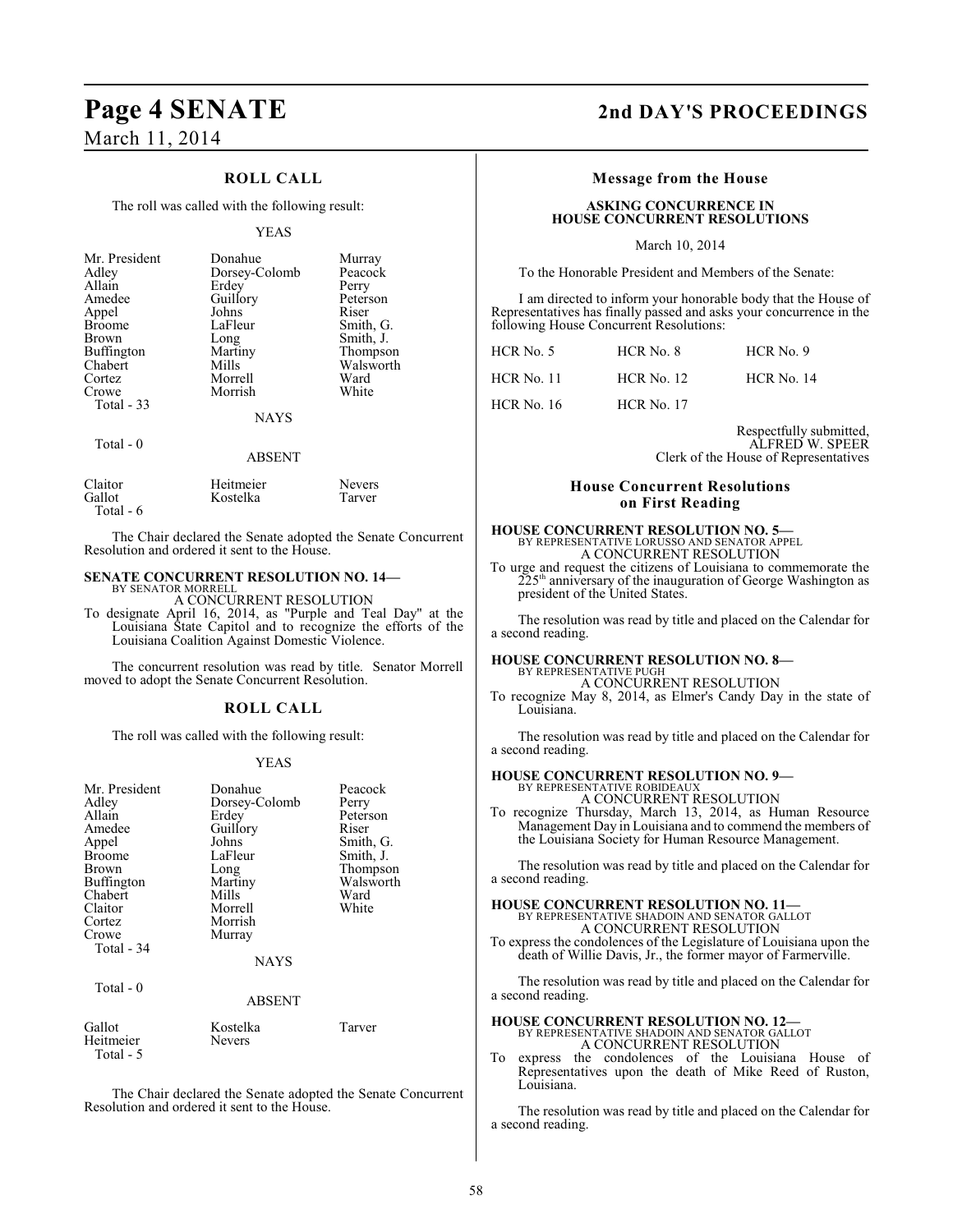## **2nd DAY'S PROCEEDINGS Page 5 SENATE**

# March 11, 2014

### **HOUSE CONCURRENT RESOLUTION NO. 14—**

BY REPRESENTATIVE PUGH A CONCURRENT RESOLUTION

To recognize April 8, 2014, as Ponchatoula Strawberry Festival Day in the state of Louisiana.

The resolution was read by title and placed on the Calendar for a second reading.

### **HOUSE CONCURRENT RESOLUTION NO. 16—**

BY REPRESENTATIVES COX, BROWN, AND HOWARD AND SENATORS LONG AND GALLOT A CONCURRENT RESOLUTION

To recognize the tricentennial of Natchitoches and to encourage participation in tricentennial observances and activities throughout 2014.

The resolution was read by title and placed on the Calendar for a second reading.

## **HOUSE CONCURRENT RESOLUTION NO. 17—** BY REPRESENTATIVES STUART BISHOP, ABRAMSON, NANCY LANDRY, AND ROBIDEAUX AND SENATOR CORTEZ A CONCURRENT RESOLUTION

To express condolences upon the death of Carl W. "Wimpy" Bauer and to express enduring gratitude for his outstanding contributions to Acadiana and the state of Louisiana, particularly during his tenure as a distinguished member of the Louisiana House of Representatives.

The bill was read by title and placed on the Calendar for a second reading.

### **Reports of Committees**

The following reports of committees were received and read:

### **REPORT OF COMMITTEE ON**

### **SENATE AND GOVERNMENTAL AFFAIRS**

Senator Lee "Jody" Amedee, Chairman on behalf of the Committee on Senate and Governmental Affairs, submitted the following report:

### March 11, 2014

To the President and Members of the Senate:

I am directed by your Committee on Senate and Governmental Affairs to submit the following report:

### **SENATE BILL NO. 134—** BY SENATOR AMEDEE

AN ACT

To amend and reenact R.S. 42:1124.4(A)(1) and 1141.5(C) and to enact R.S. 42:1157(A)(4)(f), relative to the Board of Ethics and Ethics Adjudicatory Board enforcement authority; to provide for notice of delinquency delivery methods; to clarify the duty of the Ethics Adjudicatory Board; to provide for penalties; and to provide for related matters.

Reported favorably.

## **SENATE BILL NO. 206—** BY SENATOR JOHN SMITH

AN ACT

To enact R.S. 49:160.1, relative to state symbols; to provide for the official state fruit tree; and to provide for related matters.

Reported favorably.

#### **SENATE BILL NO. 270—** BY SENATOR AMEDEE

AN ACT To amend and reenact R.S. 18:1495.7(A) and R.S. 42:1114(C)(1) and (E) and to enact R.S. 42:1124.3( $\check{C}$ )(3), (4), and (5), relative to personal financial disclosure; to require certain information on certain financial disclosure forms; to provide for enforcement of penalties for the failure to file financial disclosures; and to provide for related matters.

Reported with amendments.

Respectfully submitted, LEE "JODY" AMEDEE Chairman

### **Rules Suspended**

Senator Morrish asked for and obtained a suspension of the rules to recommit a bill.

**SENATE BILL NO. 10—** BY SENATOR MORRISH

AN ACT To enact R.S. 22:2296.1, relative to recovery against Louisiana Citizens Property Insurance Corporation; to prohibit claimants from recovering penalties from Louisiana Citizens Property Insurance Corporation in the form of class action lawsuits; and to provide for related matters.

Senator Morrish moved to recommit the bill from the Committee on Judiciary A to the Committee on Insurance.

Without objection, so ordered.

### **ATTENDANCE ROLL CALL**

### PRESENT

| Mr. President<br>Adley<br>Allain<br>Amedee<br>Appel<br><b>Broome</b><br>Brown<br><b>Buffington</b><br>Chabert<br>Claitor<br>Cortez | Donahue<br>Dorsey-Colomb<br>Erdey<br>Guillory<br>Johns<br>Kostelka<br>LaFleur<br>Long<br>Martiny<br>Mills<br>Morrell | Murray<br><b>Nevers</b><br>Peacock<br>Perry<br>Peterson<br>Riser<br>Smith, G.<br>Smith, J.<br>Thompson<br>Walsworth<br>Ward |
|------------------------------------------------------------------------------------------------------------------------------------|----------------------------------------------------------------------------------------------------------------------|-----------------------------------------------------------------------------------------------------------------------------|
| Crowe<br>Total $-36$                                                                                                               | Morrish<br><b>ABSENT</b>                                                                                             | White                                                                                                                       |
| Gallot                                                                                                                             | Heitmeier                                                                                                            | Tarver                                                                                                                      |

Total - 3

### **Leaves of Absence**

The following leaves of absence were asked for and granted:

| Gallot<br>Tarver | 1 Day<br>1 Day | Heitmeier | 1 Day |
|------------------|----------------|-----------|-------|
|                  |                |           |       |

### **Announcements**

The following committee meetings for March 12, 2014, were announced:

| Education      | At Adj | Hainkel Room |
|----------------|--------|--------------|
| Transportation | At Adj | Room E       |